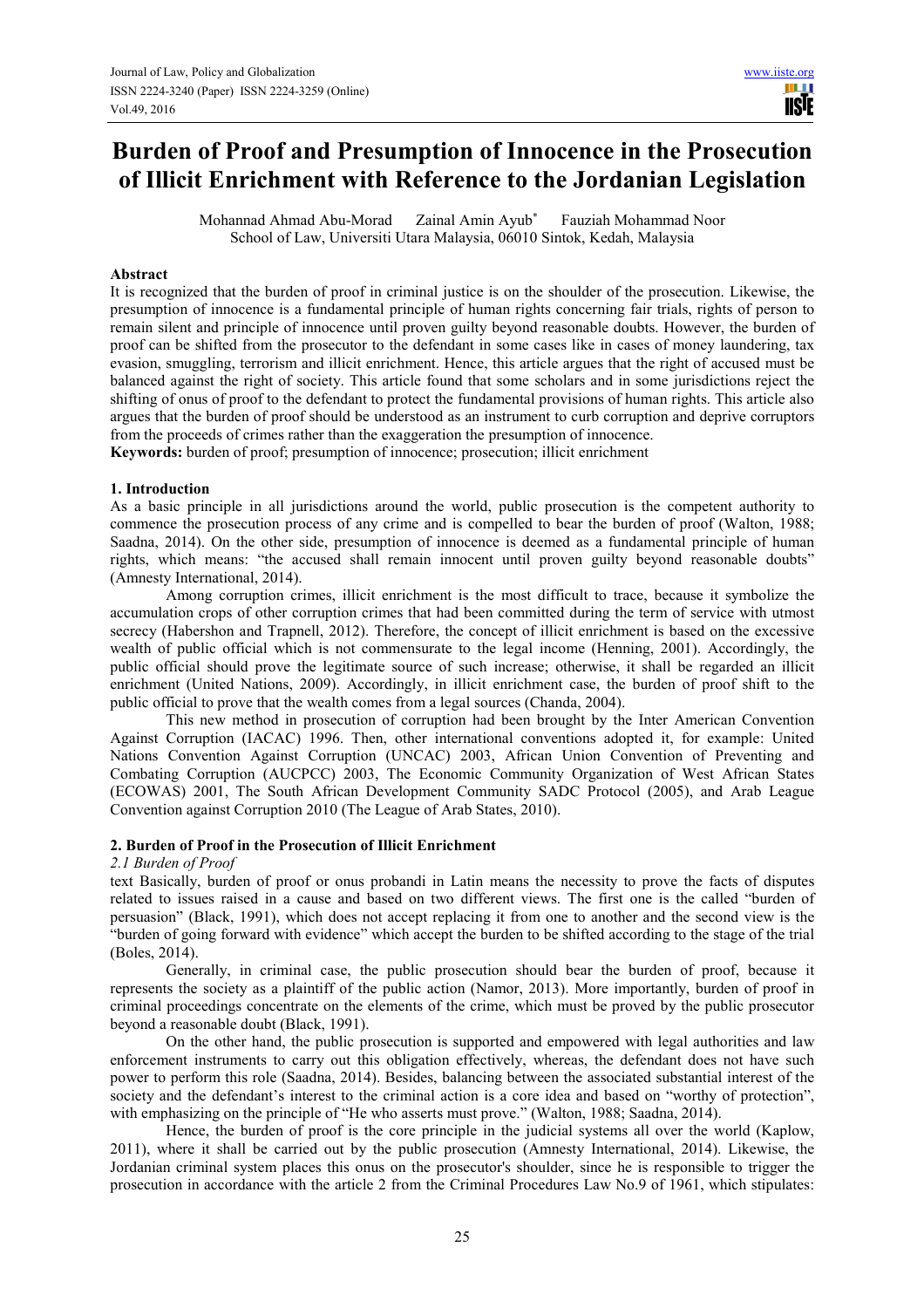"The public prosecution shall have the competence to commence the prosecution. The public right claim may not be commenced by any other party except in the cases set out in the Law" (Jordanian Criminal Procedure Law, 1961). Therefore, the public prosecutor shall investigate crimes, collecting information and evidences, refer the accused to the competent courts in accordance with the article 8. Subsequent articles from the above-mentioned law provides: "1. Law enforcement officers (Judicial Police) (Jordanian Criminal Procedure Law, 1961 ) shall be in charge of investigating crimes, collecting evidence, and arresting and referring perpetrators to the courts which have the competence to punish them. 2. The tasks of law enforcement officers shall be undertaken by the public prosecutor, his assistants, and magistrate judges at the centers where the public prosecutor is not available, in accordance with the rules of the law. (Jordanian Criminal Procedure Law, 1961)" In this context, the article 17(1) (2) from the said law emphasizes on the rule of the public prosecutor through the following text -"1. The public prosecutor shall be responsible for investigating crimes and tracing the perpetrators thereof. 2. These tasks shall be also performed by the competent the public prosecutors according to the provisions of Article 5 of this Law" (Jordanian Criminal Procedure Law, 1961). Additionally, article 23 of the Act illustrates the key role of the public prosecutor as follows: "The public prosecutor shall conduct legal prosecution of crimes that comes to his knowledge either by himself or upon an order by the Minister of Justice, or any of his supervisors". Based on these provisions, the procedures set forth by article 172 of the Act clarify the general principle of burden of proof in case if the defendant denies the accusation, thereupon, public prosecutor is then commences the case to demonstrate facts and evidences in a trial (Jordanian Criminal Procedure Law, 1961). Hence, the burden of proof in the criminal cases shall be carried out by the public prosecutor. Nevertheless, the Jordan criminal system shifts the burden of proof from the public authority to the accused in specific crimes including the illicit enrichment offence (Boles, 2014), where the public official is required to explain reasonably the significant increase on his/her wealth in relation to his/her lawful earnings during the performance of his functions (Fagan, 2013). On the contrary, some scholars argue that, the burden of proof remains on the public prosecution, as long the element of exploitation (the physical element of the crime) is proved by the prosecutor and demonstrate the causation with ill-gotten earnings (Al-Sayed, 2005). Therefore, al-Marsafawi (1981), Abdul Jaleel (2004), and al-Kholafi (1997) argue that the burden of proof in illicit enrichment offence does not entirely shift from the prosecution to the public official, but it is a way of balancing the burden between the prosecutor and the defendant. In this meaning, the Egyptian Court of Cassation had decided that the failure of proof is not sufficient to criminalize the accused in illicit enrichment cases based on the constitutional principle of "presumption of innocence". For instance, it was held by the Court of Cassation in Egypt that if the conviction of illicit enrichment case is based on the failure of proof in accordance with article 2 of the Illicit Enrichment law no.62 of 1975, it is considered as against the principle of presumption of innocence as enshrined by article 67 of the Egyptian Constitution. Accordingly, if the accused failed to prove the origin of the significant increase of the wealth, which does not commensurate with the lawful sources of his wealth, this is not sufficient per se to come to a decision of criminalizing and convicting the accused, due to the deficiencies in ground of the judgment" (Case no. 30342 of 2000). Another decision for the Egyptian Cassation Court determines that the conviction of illicit enrichment should not base only upon the failure of proof of the legitimate resource, but mainly builds on the exploitation of public office, abuse of influence and position (Case no. 786 of 1972).

# *2.2 Failure of Proof*

Illicit enrichment crime comprises of the following elements; a. Public official, b. increase of wealth, c. failure of proof, d. period of office, and e. the criminal intention (Boles, 2014). Henceforth, this article discusses the failure of proof in relationship with the burden of proof and presumption of innocence. According to the concept of this crime; the defendant should bear the burden of proof the legitimacy source of such increase occurred the wealth (Henning, 2001); otherwise, it shall be regarded an illicit enrichment (United Nations, 2009). Therefore, this notion shifts the burden of proof from the prosecutor to the public official (Chanda, 2004).

However, many countries which criminalize illicit enrichment adopted this method, entirely or partially but explicitly, in their legislations; especially in the developing countries because of lack proficiency and strength (Anita, 2007) due to the shortage of strong legal framework and lack of proficiency; for instance, Jordan (Muzila et al, 2011), Brazil, Colombia, Algeria, El Salvador, Egypt, Lebanon, Costa Rica, Guyana, Iraq, Lithuania, Yemen, and Argentina (United Nations, 2002). Whereas, most of the developed countries do not criminalize this offence, for example, the United States, Canada and the majority of west EU countries (Derencinovic, 2010). However, the Jordanian Illicit Enrichment law establishes a further requirement to identify the suspected wealth where the prosecution should prove the link between this increase and the exploitation position (Muzila et al, 2012).

However, failure of proof is one of the elements of the illicit enrichment offence (Zadoyan et al, 2014; Fagan, 2013), i.e. when the defendant (public official) fails to prove or explain the excessive of wealth in relation to the lawful sources and thus, presumed that he/she committed a corruption crime (Perdriel-Vaissiere, 2012; Chanda, 2004).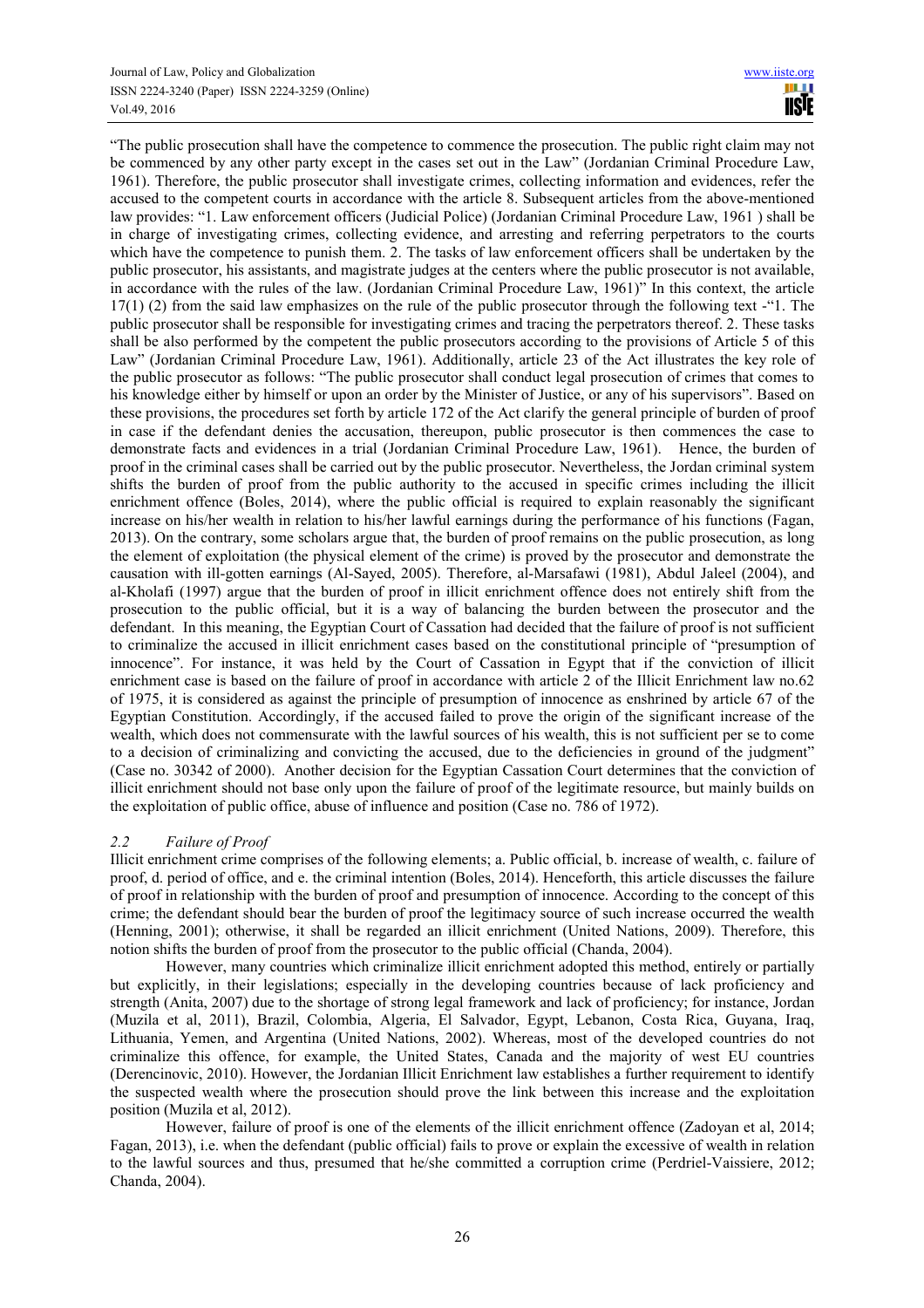Practically, failure of proof is problematic and controversial issue (Kofele-Kale, 2006); due to many considerations (Perdriel-Vaissiere, 2012; Chanda, 2004). Firstly, the general principle put the burden of proof on the shoulder of the public prosecution, whereas the notion of illicit enrichment shifts this obligation to the defendant (public official) (Gantz, 1998, p12; Henning, 2001, p9; Hoggard, 2004, p5). Secondly, is the burden of proof part of prosecution processes, or an element of the crime, as in the case of illicit enrichment offence? (Chanda, 2004). Furthermore, some scholars argue that the fundamental principle in human rights is the presumption of innocence until proven guilty according to the law (Universal Declaration of Human Rights, 1948), meanwhile, the legal conception of illicit enrichment assumed guilt of the accused what is so-called as self-incrimination, until he/she proves his innocence (Kofele-Kale, 2006). Besides, other scholars argue, as long the presumption of innocence is rebuttable; the failure of proof should not be considered an element of illicit enrichment offence (Schroth, 2003). Quite to the contrary, other scholars argue that, creating the offence of illicit enrichment brings a new tool of presumption of law in which the defendant required to explain the legitimate source of the wealth (Chanda, 2004); therefore it can facilitate the investigation and the gathering of information (Perdriel-Vaissiere, 2012) as well as assisting the prosecution process in recovering the stolen asset. Consequently, it improves the integrity, accountability and raises the awareness on abuse of public office (Chanda, 2004). Hence, illicit enrichment is considered as an effective measure to overcome or solve the "secret nature" of the offence and the difficulty of prove, particularly in the corruption cases (Derencinovic, 2010). If the public official ought to explain the legal origin of his wealth, then the prosecution must prove the nexus between this increasing and the exploitation of public office (United Nation, 2006). However, in some exceptional situations and under some restrictions, the Jordanian legislator shifts the burden of proof from the prosecutor to the defendant; for example, in cases of money laundering, smuggling, tax evasion and illicit enrichment. The third important provision is related the confession which means: "a statement admitting or acknowledging all facts necessary for conviction of a crime [51]" (Black, 1991). Article 216 of the Criminal Procedures law provides: "2. If the accused confessed, the judge shall order to recording the accused confession as close as to the words he used. The court may content itself with his confession and then shall impose the penalty prescribed for his crime, unless the court decides otherwise". Accordingly, confession comprises the following elements: (1) confession shall be made by the defendant himself in his free will (Al-Marsafawi, 1996; Salamah, 1998). (ii) the contents of confession should be attributed to the defendant himself (Al-Marsafawi, 1996). (iii) confession should related to the act/acts of crime he committed in explicit clear sentences and unequivocal or ambiguity (Ra'oof, 1985). (iv) confession must consistent with reality and facts (Namor, 2013). According to the CP law there are two kinds of confessions: (a) judicial confession which made by the defendant before the court. (b) Non-judicial confession: means a confession made by the defendant to non-judicial authority for example, article 159 of the Criminal Procedure Law provides: "The deposition made by the accused, suspect, or defendant in the absence of the prosecutor, in which he confesses of committing a crime shall be admissible only if the public prosecution provides an evidence on the circumstances under which the statement was made and the court is convinced that the accused, suspect, or defendant made such statement voluntarily." Therefore, the judge, according to his self-conviction, may or may not accept the confession if legal conditions are not fulfilled, because confession like other evidences, they may be unreliable and inadmissible (Salamah, 1998) or in other words, subject to admissibility of evidence rules.

# **3. Presumption of Innocence**

Initially, presumption of innocence means any person is innocence and should not be convicted unless if the public prosecutor bears the burden of proof to provide evidence on guilt beyond a reasonable doubt, that is to say, the defendant does not have to prove his innocence or bear the burden of proof.

Hence, presumption of innocence is one of the most important principles of human rights, and many of the international, regional and national legal documents provided this basic principle as human rights. For example, article 11(1) of the Universal Declaration on Human Rights (UDHR) provides: "Everyone charged with a penal offence has the right to be presumed innocent until proven guilty according to law in a public trial at which he has had all the guarantees necessary for his defence." Likewise, article 6(2) from the European Commission on Human Rights (ECHR) provides- "Everyone charged with a criminal offence shall be presumed innocent until proved guilty according to law". As well, article 8(2) of the American Convention on Human Rights stipulates on the following fundamental principle: "2. Every person accused of a criminal offence has the right to be presumed innocent so long as his guilt has not been proven according to law" (Organization of American States, 1978). Additionally, the Organization of African Unity (OAU, 1987) in the African Charter on Human and Peoples' Rights, stipulates this basic principle in the article  $7(1)(B)$  thereof provides- "Every individual shall have the right to have his cause heard.(a).... (b) the right to be presumed innocent until proved guilty by a competent court or tribunal." Similarly, the Arab Charter on Human Rights under article 7 thereof provides to this major principle- "The accused shall be presumed innocent until proved guilty at a lawful trial in which he has enjoyed the guarantees necessary for his defence" (Mattar, 2013). In Jordan, this basic principle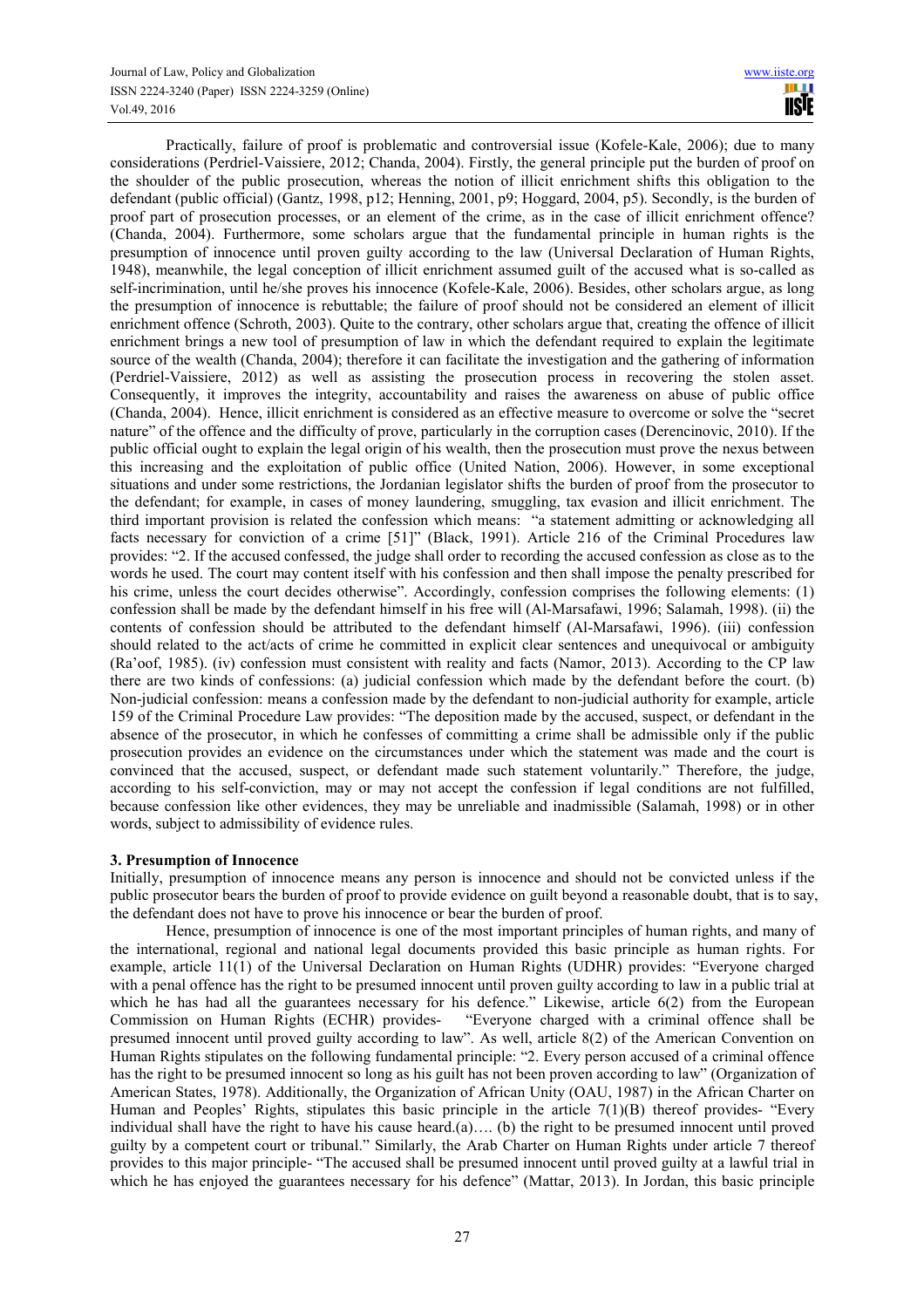has been mentioned in different legislation for example, article 101(4) from the Constitution of Jordan provides-"The accused is innocent until proven guilty by a final verdict." Similarly, article 147 of the Criminal Procedures law provides "The accused shall remain innocent until proven guilty. The Egyptian Court of Cassation had adopted this conclusion in some of its decisions as follows "The accused (Abdul Hameed) was the former governor of Al-Jeeza governorate attained for himself and to his spouse Rajja' and his minor children Khaled and Waleed a significant increase on his wealth of 556790,876EGP , plus 22930,301USD, and 798 Sterling Pound, 50730 DEM." In addition to that, he bought an apartment with the price which was less than the real price against the will of the owner, because the accused was the governor and compelled the owner to sell the apartment with a low price. The Court of Felonies found him guilty because all of the elements of illicit enrichment crime were available and the increase on wealth was due to the exploitation of his position as a governor, plus, he failed to prove the legitimate source of that increase. However, the Court of Cassation acquitted him based on the principle of presumption of innocence (Case no. 30342 of 2000). Accordingly, since the public prosecution alleges against any person of any crime, then it shall carry out the burden of proof on its own shoulder to prove beyond reasonable doubts that the accused person is guilty according to the law, otherwise, the accused person shall be presumed innocence, and he is not required to prove his innocence (Naughton, 2011).

## **4. Conflict between Burden of Proof and Presumption of Innocence**

Initially, criminalization of illicit enrichment is based on shifting the burden of proof from the prosecution to the suspected person, where the accused is presumed to be innocent based on the principle of presumption of innocence (Lewis, 2012). Therefore, some scholars consider the shifting of the burden as some sort of infraction against the human rights (Wodage, 2014). In addition, such method also conflicts with the national constitutional provisions (Schroth, 2003). On the contrary, other scholars like Professor Rinat Kitai opposes the presumption of innocence, and consider it as not absolute principle, due to some limitations in relation to the followings- unfair compared with other legal presumptions; the status of accused himself, considerations relating to the legislative policy in the fight against certain crimes and balancing between the state and the individual rights (Kofele-Kale, 2006). However, much legislation adopted this procedural technique during the prosecution and trial of illicit enrichment to shift the onus of proof to the defendant because it is considered as an effective tool to curb corruption (Muzila et al, 2012). Moreover, there are strong considerations by the European Court of Human Rights to allow shifting the burden of proof to the defendant in few cases which are- (a) in the so-called strict liability offences, (b) in confiscation of pecuniary gain acquired by a criminal offence and (c) in criminal offences in which the burden of proof has been shifted to the defendant" (Derencinovic, 2010). In the case of Jordan, the presumption of innocence is implemented in line with the legal provisions as mentioned earlier. However, there are specific crimes, where the law shifts the burden of proof to the defendant, for example, article 4 of the Anti-Money Laundering Law and article 55A from the Income Tax Law. As well, the Jordanian Illicit Enrichment Law shifts partially the burden of proof to the subject person, but the prosecution has also to prove the exploitation of office or position and the defendant shall prove the legal source of the excess part of the wealth. Accordingly, the Illicit Enrichment Law considers the failure of proof as an element of illicit enrichment but not consider it as crucial one, unlike the international practices and concepts, whereby the absence of reasonable justification is considered as presumption of guilt on illicit enrichment cases (Muzila et al, 2012). According to the Jordanian Illicit Enrichment law, the failure of proof must combined with the element of exploitation. Article 4 of the said law highlights this issue in the following selective clauses "due to exploitation of his position, office…..if this increase does not commensurate with their financial resources, and the subject person fail to prove a legitimate source of the increase." As such, the Jordanian Illicit Enrichment Law reallocates the burden of proof between the public prosecution and the public official. Interestingly, according to a respondent that "Such a distribution the roles in the trial of illicit enrichment (if any), will surely weaken the accusation due to the necessity to prove physical element of exploitation, whereby the defendant can easily elude the conviction, because both of two elements are interconnected".

# **5. Conclusion**

This article discusses the burden of proof in the prosecution of illicit enrichment, where the concept of illicit enrichment shifts the burden of proof from the public prosecution to the defendant in order to explain the lawful sources of excessive wealth or any part of it. Some jurisdictions reject this notion due to the conflict with the fundamental principles of human rights and constitutional provisions such as in the United States and Canada. As well, some scholars considered such shifting of proof infringe the basic principle of fair trials and it may be also subject to abuse and consequently causing bias in prosecution. It has been evidentiary that the burden of proof remains on the prosecution side. The illicit enrichment as one of corruption crimes normally associated with other serious crimes like money laundering, organized crimes and terrorism. As such, preserving public fund is a strong argument to justify the shift of burden of proof partly to the defendant to explain the nexus of